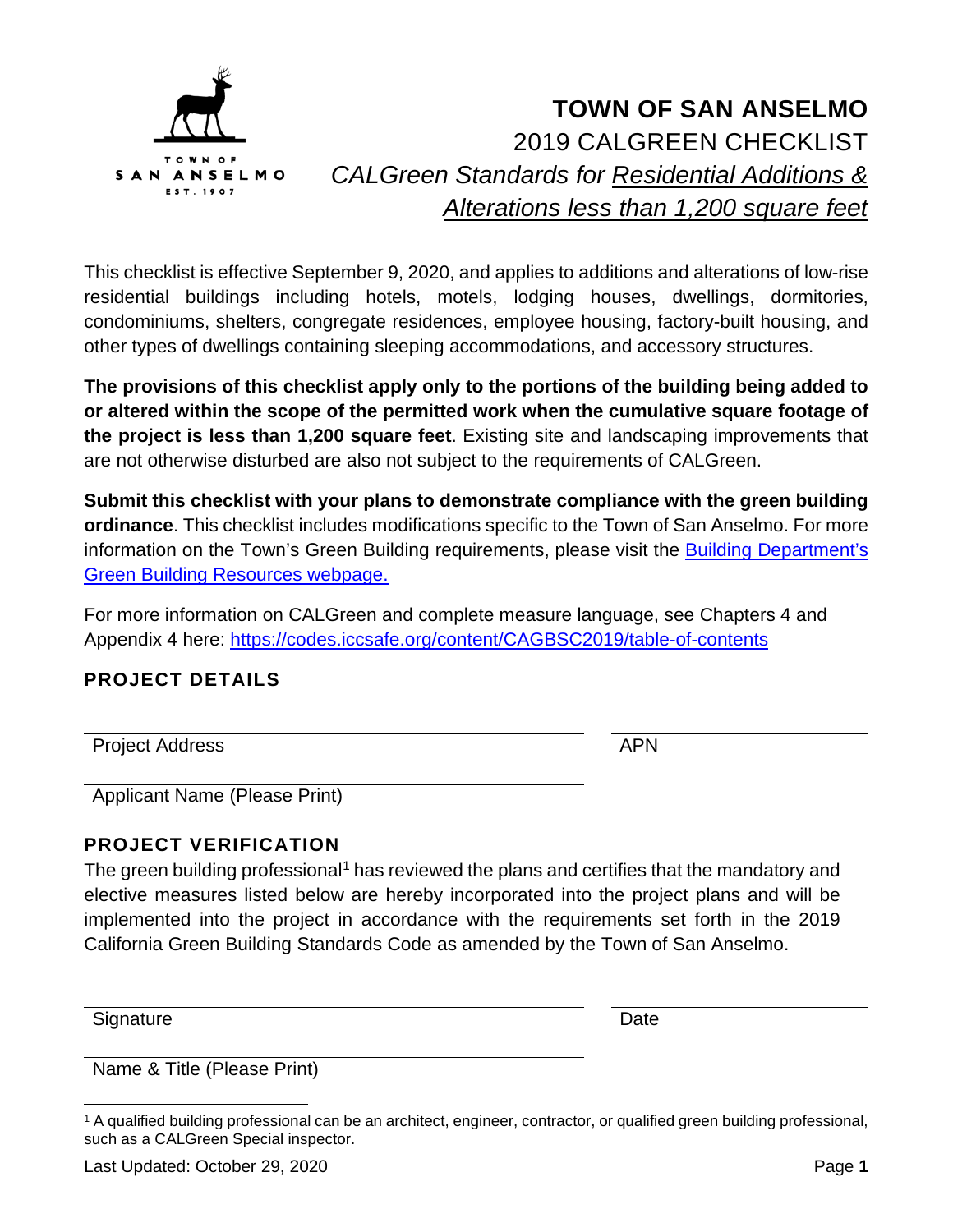

| <b>CALGREEN MEASURE</b><br>ALL MEASURES ARE MANDATORY UNLESS NOT IN PROJECT SCOPE                                                                                                                                                                                                                                                                        | <b>COMPLETED?</b><br>(YES OR N/A) |
|----------------------------------------------------------------------------------------------------------------------------------------------------------------------------------------------------------------------------------------------------------------------------------------------------------------------------------------------------------|-----------------------------------|
| 4.106.2 A plan is developed and implemented to manage stormwater runoff from<br>the construction activities through compliance with the Town's Homeowner's<br><b>Guide to Stormwater Management.</b><br>Plan sheet reference (if applicable):                                                                                                            | □ YES<br>$\Box$ N/A               |
|                                                                                                                                                                                                                                                                                                                                                          |                                   |
| 4.106.3 Construction plans shall indicate how site grading or a drainage system<br>will manage all surface water flows to keep water from entering buildings.                                                                                                                                                                                            | □ YES<br>$\Box$ N/A               |
| Plan sheet reference (if applicable):                                                                                                                                                                                                                                                                                                                    |                                   |
| 4.106.4.1 One- and two-family dwellings, and townhouses with attached<br>private garages. If the project scope includes an upgrade of the electrical service<br>panel, achieve Level 2 EV readiness including a raceway and dedicated 208/240-<br>volt branch circuit, as required in the Town of San Anselmo Municipal Code,<br><b>Chapter 9-19.040</b> | $\Box$ YES<br>$\Box$ N/A          |
| Plan sheet reference (if applicable):                                                                                                                                                                                                                                                                                                                    |                                   |
| 4.106.4.2 Multifamily dwellings and hotels/motels. If the project scope includes<br>an upgrade of the electrical service panel or modification of the parking lot, comply<br>with EV Readiness requirements outlined in the Town of San Anselmo Municipal<br>Code, Chapter 9-19.040                                                                      | $\Box$ YES<br>$\Box$ N/A          |
| Plan sheet reference (if applicable):                                                                                                                                                                                                                                                                                                                    |                                   |
| 4.201.1 Building meets or exceeds the requirements of the California Building<br>Energy Efficiency Standards.                                                                                                                                                                                                                                            | □ YES<br>$\Box$ N/A               |
| Plan sheet reference (if applicable):                                                                                                                                                                                                                                                                                                                    |                                   |
| 4.303.1 Plumbing fixtures (water closets and urinals) and fittings (faucets and<br>showerheads) installed in residential buildings shall comply with the prescriptive<br>requirements of Sections 4.303.1.1 through 4.303.1.4.4.<br>Plan sheet reference (if applicable):                                                                                | $\Box$ YES<br>$\Box$ N/A          |
|                                                                                                                                                                                                                                                                                                                                                          |                                   |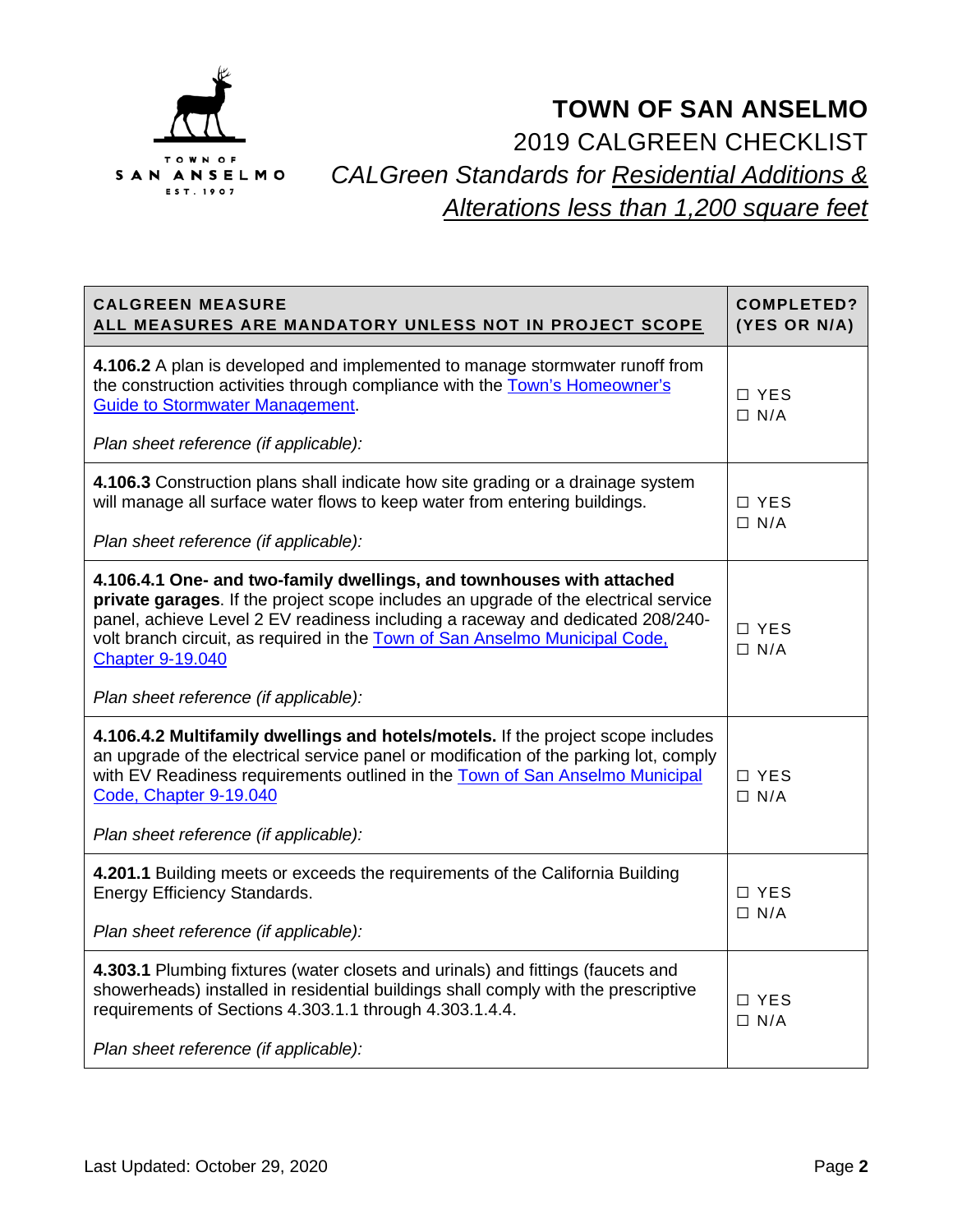

| <b>CALGREEN MEASURE</b><br><u>ALL MEASURES ARE MANDATORY UNLESS NOT IN PROJECT SCOPE</u>                                                                                                                                                                                                                                                                                                                                                                                                               | <b>COMPLETED?</b><br>(YES OR N/A) |
|--------------------------------------------------------------------------------------------------------------------------------------------------------------------------------------------------------------------------------------------------------------------------------------------------------------------------------------------------------------------------------------------------------------------------------------------------------------------------------------------------------|-----------------------------------|
| 4.303.2 Plumbing fixtures and fittings required in Section 4.303.1 shall be installed<br>in accordance with the California Plumbing Code and shall meet the applicable<br>referenced standards.<br>Plan sheet reference (if applicable):                                                                                                                                                                                                                                                               | □ YES<br>$\Box$ N/A               |
| 4.304.1 Residential developments shall comply with local ordinances, MMWD's<br>Landscape Requirements or the current California Department of Water<br>Resources Model Water Efficient Landscape Ordinance (MWELO), whichever is<br>more stringent.<br>Plan sheet reference (if applicable):                                                                                                                                                                                                           | $\Box$ YES<br>$\Box$ N/A          |
| 4.406.1 Annular spaces around pipes, electric cables, conduits, or other openings<br>in plates at exterior walls shall be protected against the passage of rodents by<br>closing such openings with cement mortar, concrete masonry or similar method<br>acceptable to the enforcing agency.<br>Plan sheet reference (if applicable):                                                                                                                                                                  | □ YES<br>$\Box$ N/A               |
| 4.408.1 Recycle and/or salvage for reuse a minimum of 65 percent of the<br>nonhazardous construction and demolition waste in accordance with the reporting<br>standards outlined by Zero Waste Marin.<br>Plan sheet reference (if applicable):                                                                                                                                                                                                                                                         | □ YES<br>$\Box$ N/A               |
| 4.410.1 An operation and maintenance manual shall be provided to the building<br>occupant or owner.<br>Plan sheet reference (if applicable):                                                                                                                                                                                                                                                                                                                                                           | $\Box$ YES<br>$\Box$ N/A          |
| 4.410.2 Where 5 or more multifamily dwelling units are constructed on a building<br>site, provide readily accessible areas that serve all buildings on the site and is<br>identified for the depositing, storage and collection of non-hazardous materials for<br>recycling, including (at a minimum) paper, corrugated cardboard, glass, plastics,<br>organic waste, and metals or meet a lawfully enacted local recycling ordinance if<br>more restrictive.<br>Plan sheet reference (if applicable): | □ YES<br>$\Box$ N/A               |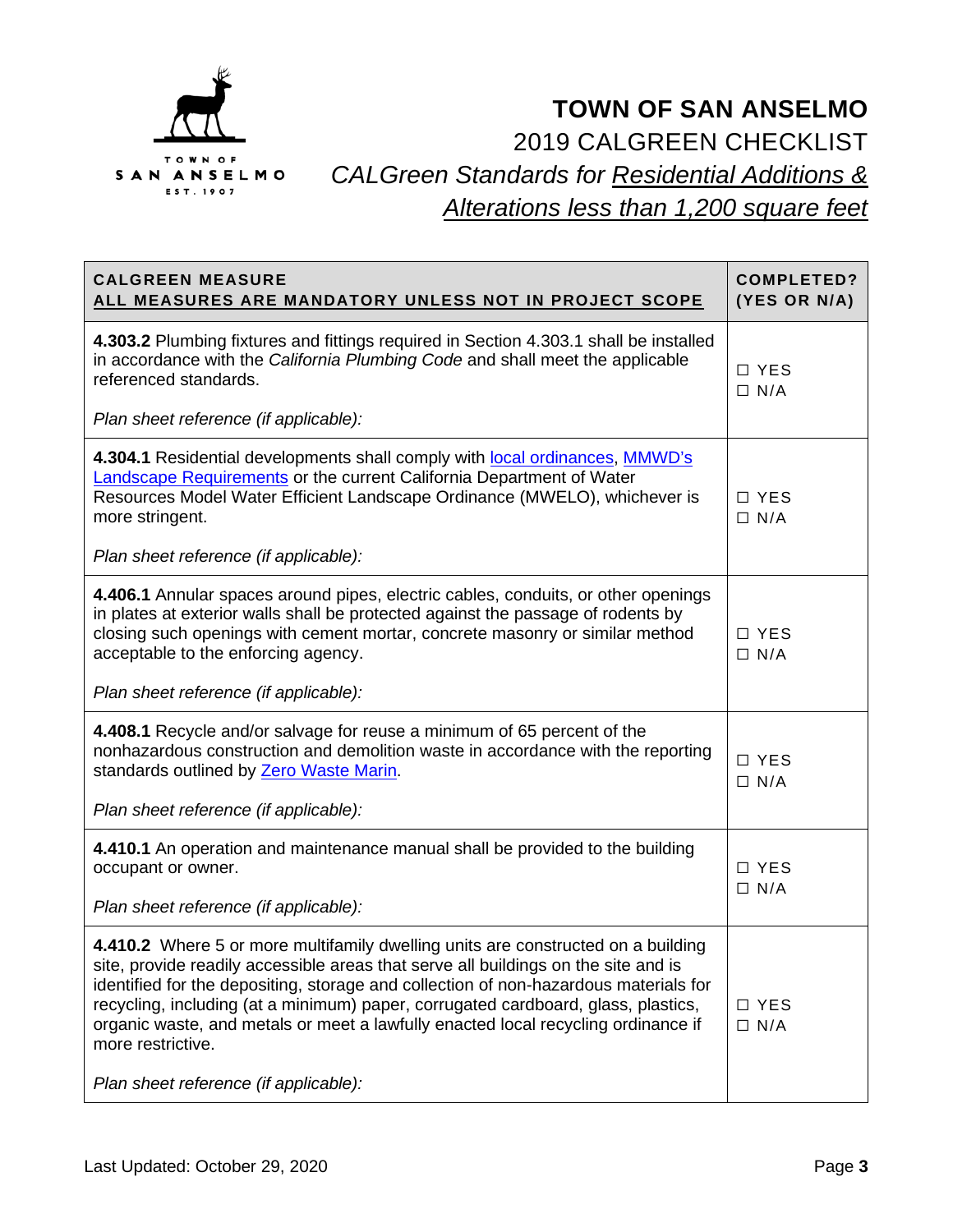

| <b>CALGREEN MEASURE</b><br>ALL MEASURES ARE MANDATORY UNLESS NOT IN PROJECT SCOPE                                                                                                                                                                                                                                                                                                                                                                                                                                             | <b>COMPLETED?</b><br>(YES OR N/A) |
|-------------------------------------------------------------------------------------------------------------------------------------------------------------------------------------------------------------------------------------------------------------------------------------------------------------------------------------------------------------------------------------------------------------------------------------------------------------------------------------------------------------------------------|-----------------------------------|
| 4.503.1 Any installed gas fireplace shall be a direct-vent sealed-combustion type.<br>Any installed woodstove or pellet stove shall comply with the U.S. EPA New<br>Source Performance Standards (NSPS) emission limits as applicable and shall<br>have a permanent label indicating they are certified to meet the emission limits.<br>Woodstoves, pellet stoves and fireplaces shall also comply with the Bay Area Air<br>Quality Management District's Wood-Burning Devices Rule.<br>Plan sheet reference (if applicable): | □ YES<br>$\Box$ N/A               |
| 4.504.1 Duct openings and other related air distribution component openings shall<br>be covered during construction.<br>Plan sheet reference (if applicable):                                                                                                                                                                                                                                                                                                                                                                 | $\Box$ YES<br>$\Box$ N/A          |
|                                                                                                                                                                                                                                                                                                                                                                                                                                                                                                                               |                                   |
| 4.504.2.1 Adhesives, sealants and caulks shall be compliant with VOC and other<br>toxic compound limits.                                                                                                                                                                                                                                                                                                                                                                                                                      | □ YES<br>$\Box$ N/A               |
| Plan sheet reference (if applicable):                                                                                                                                                                                                                                                                                                                                                                                                                                                                                         |                                   |
| 4.504.2.2 Paints, stains and other coatings shall be compliant with VOC limits.                                                                                                                                                                                                                                                                                                                                                                                                                                               | □ YES<br>$\Box$ N/A               |
| Plan sheet reference (if applicable):                                                                                                                                                                                                                                                                                                                                                                                                                                                                                         |                                   |
| 4.504.2.3 Aerosol paints and coatings shall be compliant with product weighted<br>MIR Limits for ROC and other toxic compounds.                                                                                                                                                                                                                                                                                                                                                                                               | $\Box$ YES<br>$\Box$ N/A          |
| Plan sheet reference (if applicable):                                                                                                                                                                                                                                                                                                                                                                                                                                                                                         |                                   |
| 4.504.2.4 Documentation shall be provided to verify that compliant VOC limit finish<br>materials have been used. Documentation may include (but isn't limited to) the<br>Manufacturer's product specification or field verification of on-site product<br>containers.<br>Plan sheet reference (if applicable):                                                                                                                                                                                                                | $\Box$ YES<br>$\Box$ N/A          |
| 4.504.3 Carpet and carpet systems shall be compliant with VOC limits.                                                                                                                                                                                                                                                                                                                                                                                                                                                         | $\Box$ YES<br>$\Box$ N/A          |
| Plan sheet reference (if applicable):                                                                                                                                                                                                                                                                                                                                                                                                                                                                                         |                                   |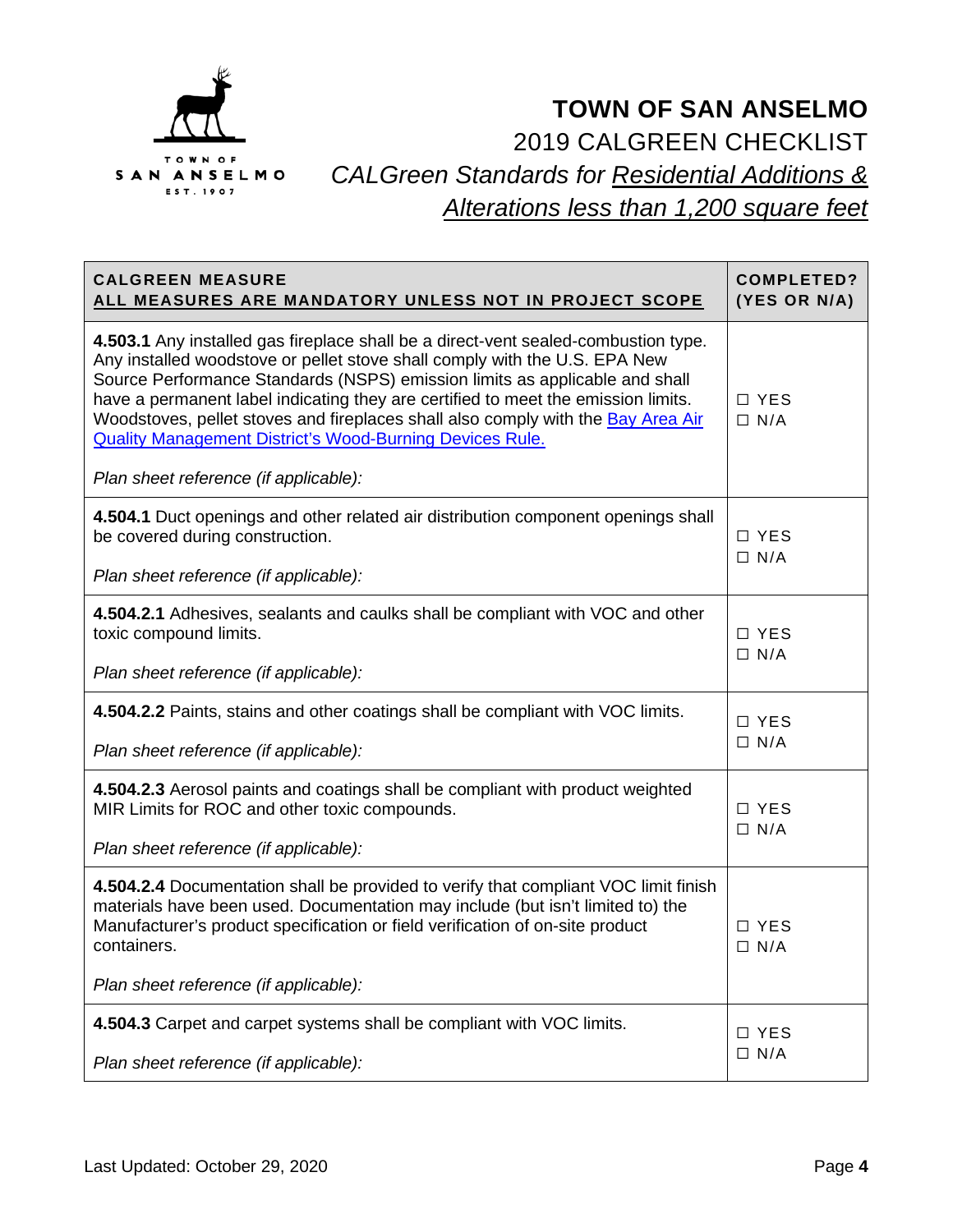